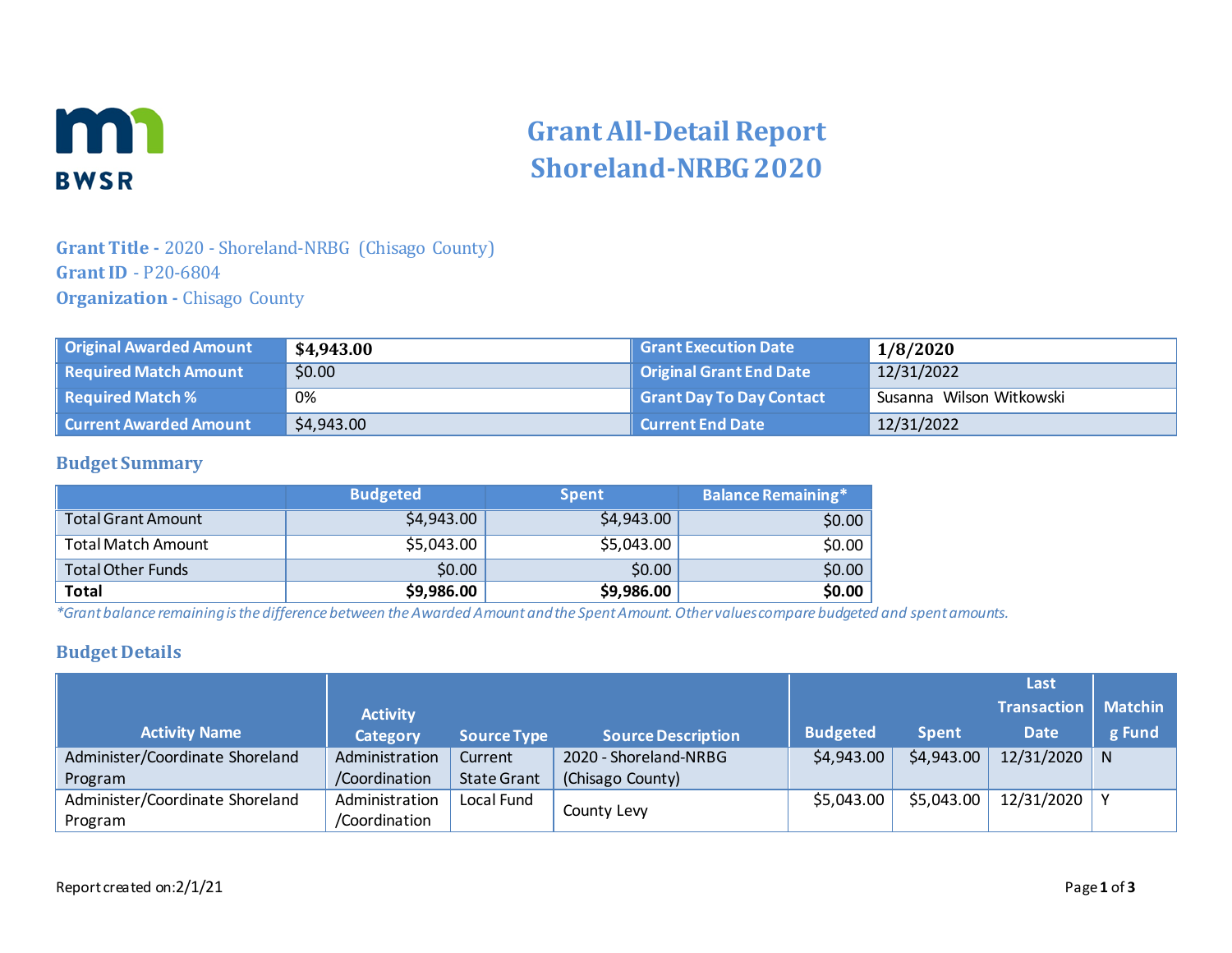# **Activity Details Summary**

|  | <b>Activity Details</b> |  | $\mid$ Total Action Count $\mid$ Total Activity Mapped $\mid$ | <b>Proposed Size / Unit</b> | Actual Size / Unit |
|--|-------------------------|--|---------------------------------------------------------------|-----------------------------|--------------------|
|--|-------------------------|--|---------------------------------------------------------------|-----------------------------|--------------------|

## **Proposed Activity Indicators**

|  | <b>Activity Name</b> | Indicator Name | <b>Value &amp; Units</b> |  | <b>Waterbody   Calculation Tool</b> | ' Comments |  |
|--|----------------------|----------------|--------------------------|--|-------------------------------------|------------|--|
|--|----------------------|----------------|--------------------------|--|-------------------------------------|------------|--|

# **Final Indicators Summary**

| <b>Indicator Name</b> | <b>Total Value</b> | Unit |
|-----------------------|--------------------|------|
|                       |                    |      |

## **Grant Activity**

| Grant Activity - Administer/Coordinate Shoreland Program |                                                                                                                         |                 |           |  |
|----------------------------------------------------------|-------------------------------------------------------------------------------------------------------------------------|-----------------|-----------|--|
| Description                                              | Administer Shoreland Program.                                                                                           |                 |           |  |
| <b>Category</b>                                          | ADMINISTRATION/COORDINATION                                                                                             |                 |           |  |
| Start Date                                               | $1$ -Jan-20                                                                                                             | <b>End Date</b> | 31-Dec-20 |  |
| <b>Has Rates and Hours?</b>                              | No.                                                                                                                     |                 |           |  |
| <b>Actual Results</b>                                    | Funds were used to administer the Shoreland program. A total of seven separate grade and fill applications were         |                 |           |  |
|                                                          | approved, with exception to one. The Chisago Soil & Water Conservation District assisted with erosion control measures. |                 |           |  |

#### **Grant Attachments**

| <b>Document Name</b>                              | <b>Document Type</b>   | <b>Description</b>                                       |
|---------------------------------------------------|------------------------|----------------------------------------------------------|
| 2020 Financial Report - Shoreland - NRBG (Chisago | Grant                  | 2020 - Shoreland-NRBG (Chisago County)                   |
| County)                                           |                        |                                                          |
| 2020/2021 Natural Resources Block Grant           | <b>Grant Agreement</b> | 2020/2021 Natural Resources Block Grant - Chisago County |